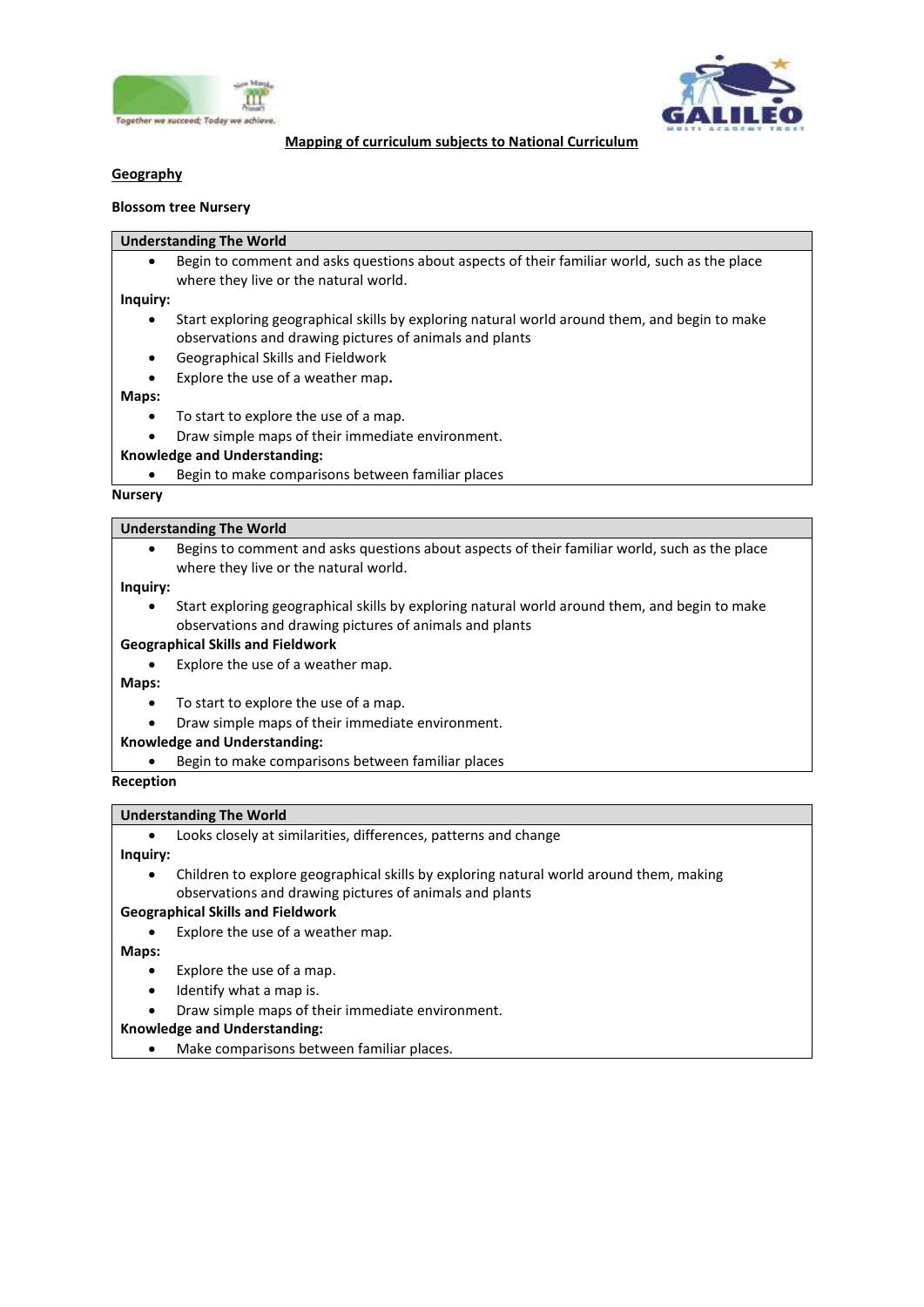



#### **Early Learning Goal**

- Explore the natural world around them, making observations and drawing pictures of animals and plants;
- Know some similarities and differences between the natural world around them and contrasting environments, drawing on their experiences and what has been read in class;
- Understand some important processes and changes in the natural world around them, including the seasons and changing states of matter.

**Y1**

# Knowledge Skills and Skills and Skills and Skills and Skills

- To name the four countries of the UK and their capital cities.
- To name the seas and oceans surrounding the UK.
- To know the four seasons.
- To know different weather patterns: cold, warm, snow, fog, rain, storm, gale.
- To identify human and physical features of the local area.
- To make a simple map of my classroom.
- To make a simple map of the school and its grounds.
- To use geographical vocabulary to describe physical and human features: woods, shop, village, farm, sea, beach.

**Y2**

# Knowledge Skills and Skills and Skills and Skills and Skills and Skills and Skills and Skills and Skills and Skills

- To know the surrounding seas of the UK.
- To know physical and human features of the local area of New Marske.
- To know where my locality is in relation to the UK.
- To know the difference in the daily weather patterns of the UK and Australia.
- To compare New Marske with a town in Australia physical and human features.
- To use world maps, globes and atlases to identify countries of the UK and Australia.
- To create a simple map of the local area and construct basic symbols as a key.
- To use compass points and directional language to describe routes.
- To use aerial photographs to recognise landmarks and geographical features.

### **Key stage 1 End Point**

# *Pupils should be taught to:*

# **Locational knowledge**

- name and locate the world's seven continents and five oceans
- name, locate and identify characteristics of the four countries and capital cities of the United Kingdom and its surrounding seas

### **Place knowledge**

 understand geographical similarities and differences through studying the human and physical geography of a small area of the United Kingdom, and of a small area in a contrasting non-European country

### **Human and physical geography**

- identify seasonal and daily weather patterns in the United Kingdom and the location of hot and cold areas of the world in relation to the Equator and the North and South Poles
- use basic geographical vocabulary to refer to:
- key physical features, including: beach, cliff, coast, forest, hill, mountain, sea, ocean, river, soil, valley, vegetation, season and weather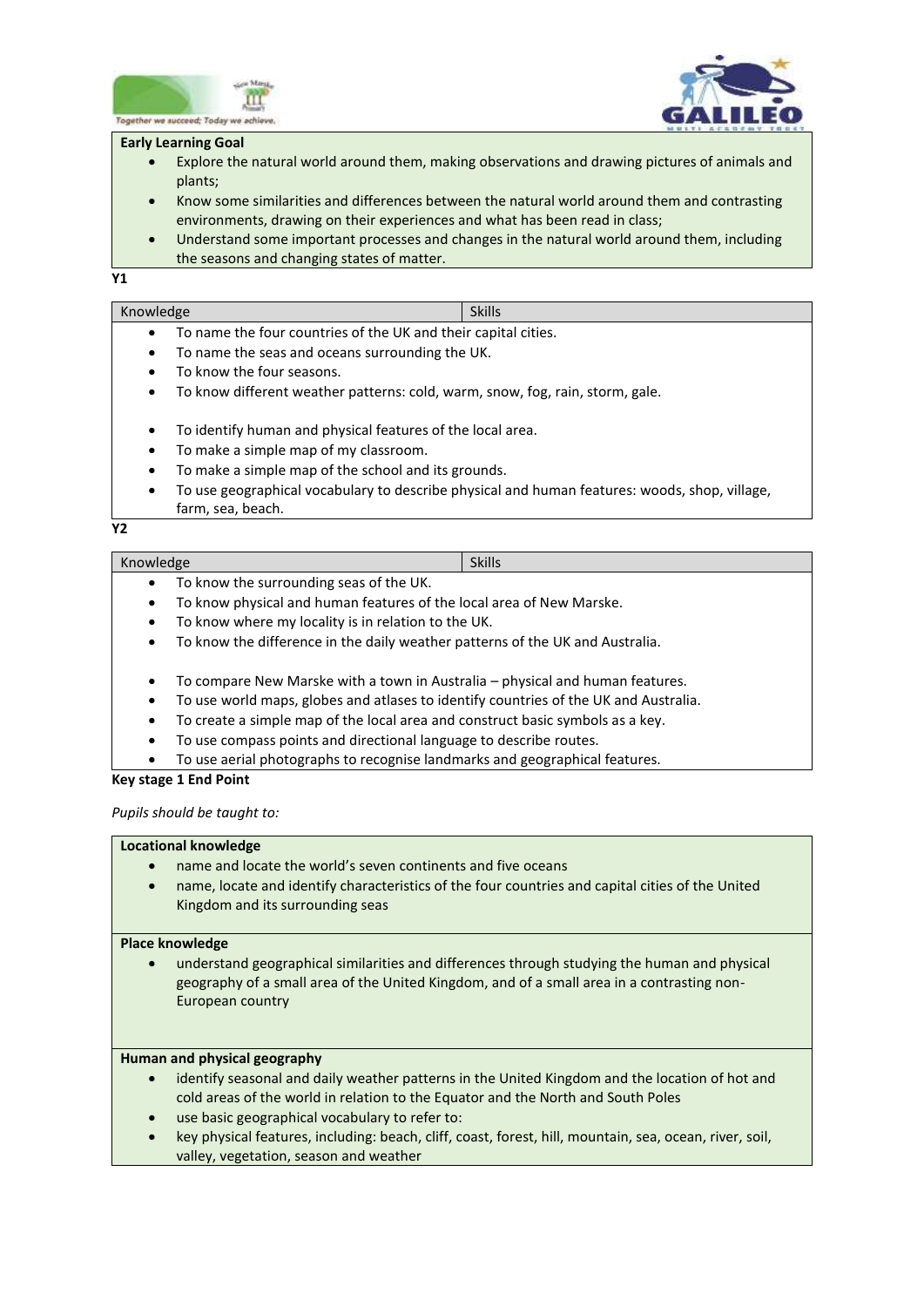



 $\overline{a}$  key human features, including: city, town, village, factory, farm, house, office, port, harbour and shop

## **Geographical skills and fieldwork**

- use world maps, atlases and globes to identify the United Kingdom and its countries, as well as the countries, continents and oceans studied at this key stage
- use simple compass directions (North, South, East and West) and locational and directional language [for example, near and far; left and right], to describe the location of features and routes on a map
- use aerial photographs and plan perspectives to recognise landmarks and basic human and physical features; devise a simple map; and use and construct basic symbols in a key
- use simple fieldwork and observational skills to study the geography of their school and its grounds and the key human and physical features of its surrounding environment.

**Y3**

| Knowledge                                                                                       | <b>Skills</b> |
|-------------------------------------------------------------------------------------------------|---------------|
| To know different types of volcano – active, dormant, extinct.                                  |               |
| To prior knowledge and prediction skills to find out about unknown places and use observations. |               |

- To compare information between Atlases and globes.
- To suggest their own ways of presenting information graphically or in writing.
- To understand the different use of different places. (subsistence farming and land use Anglo Saxon)
- To understand the reciprocal link between physical and human features.
- To describe and identify how a place has changed.
- To identify parts of a river and land use around it and how this can change lives.
- To know the regions of the UK.
- To know the physical and human characteristics of the counties of the UK.
- To use a range of primary and secondary resources, including the internet, Google Earth and questionnaires.
- To make detailed and labelled field sketches.
- To collect statistics and present them, recording information on charts, graphs or tables.
- To draw maps of local places, including sketches from fieldwork.
- To use maps with simple grid references.
- To work out routes and plan them using the four points of a compass.

**Y4**

# Knowledge Skills and Skills and Skills and Skills and Skills and Skills and Skills and Skills and Skills and Skills

- To know and locate countries of the world with a focus on Europe.
- To use their own knowledge and understanding when setting up a fieldwork investigation.
- To offer explanations for some features seen in field work, underlying reasons for observations, giving own views and judgements.
- To discriminate between different sources and information.
- To understand how people can both improve and damage the environment.
- To explain the process of erosion and deposition and its effects on people.
- To consider the future of some of the physical and human features, based on an understanding of change.
- To use a range of evidence to examine, question and analyse what they have discovered.
- To read and use the symbols on an ordnance survey map.
- To use four figure grid references to locate points on a map.
- To identify time differences around the world (focus on Europe).
- To use the points of a compass to work out routes.
- To measure wind speed, rainfall and noise levels.
- To use ICT charts, graphs, databases to find out and record information.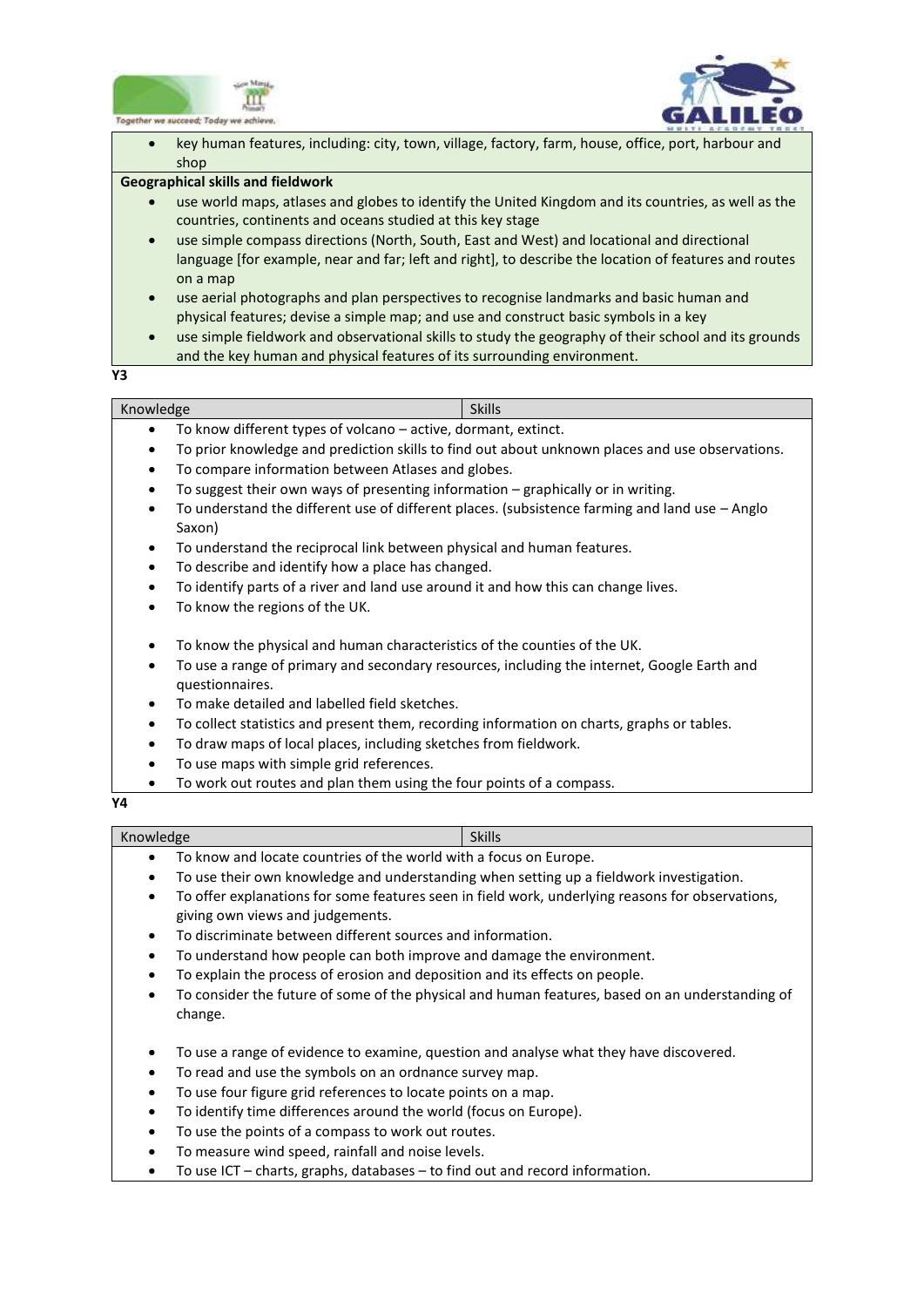



- $\overline{a}$ To prepare questionnaires to investigate people's views on an environmental issue.
- To recognise geographical patterns identified through aerial photographs.
- To explain their own views on environmental change and topical issues and compare these with the views of others.
- To compare the lives of people in two different environments/places.
- To compare a region of the UK to a region in a European country physical and human features.
- To describe and understand physical features including climate zones and biomes.

**Y5**

| Knowledge                                                                                          | <b>Skills</b> |
|----------------------------------------------------------------------------------------------------|---------------|
| To begin to understand geographical patterns, eg: industry by a river.<br>٠                        |               |
| To describe and begin to explain patterns and physical and human changes.<br>$\bullet$             |               |
| To understand and describe similarities and differences between a region in the UK and a region in |               |
| South America.                                                                                     |               |
| To justify their own viewpoint on an issue and use information to adapt their viewpoint if<br>٠    |               |
| necessary.                                                                                         |               |
| To suggest questions for a field study.<br>٠                                                       |               |
| To know which food is produced in South America.                                                   |               |
| To describe and understand key aspects of rivers.                                                  |               |
| To locate and name rivers in the UK, identify physical features.                                   |               |
| To understand how some rivers have changed over time.                                              |               |
| To make careful measurements in field work.<br>٠                                                   |               |
| To collect statistics about people and places.<br>٠                                                |               |
| To begin to use a range of graphs, including pie charts.<br>٠                                      |               |
| To identify the position latitude and longitude and the equator.                                   |               |
|                                                                                                    |               |

- To identify the position of the northern and southern hemispheres.
- To identify the position of the Tropics of Cancer and Capricorn.
- To identify the position of the Arctic and Antarctic circle.

**Y6**

| Knowledge                                                                                       | <b>Skills</b> |
|-------------------------------------------------------------------------------------------------|---------------|
| To suggest how human activities can cause changes to an environment.                            |               |
| To recognise dependent links and relationships in both human and physical geography $-$ cities. |               |
| To suggest possible conclusions and back up with evidence they have collected.                  |               |

- To identify and significance of the position of latitude and longitude and the equator.
- To identify the position and the significance of the northern and southern hemispheres.
- To identify the position and the significance of the Tropics of Cancer and Capricorn.
- To identify the position and significance of the Arctic and Antarctic circle.
- To identify time zones across the world's countries which are studied.
- To locate and name the world's countries using maps, with a particular focus on countries involved in the WW2 conflict.
- To identify key physical and human features of these countries.
- To identify major cities of the countries studied.
- To name and locate counties and cities of the UK and their physical and human features and land use patterns and understand they have changed over time.
- To use the eight points of a compass to follow a route.
- To use four and six figure grid references.
- To understand and use the symbols and keys of an OS map.
- To collect statistics about people and places database.
- To analyse data (eg: population data).
- To recognise and investigate types of settlements and land use.
- To investigate economic activity including trade links.